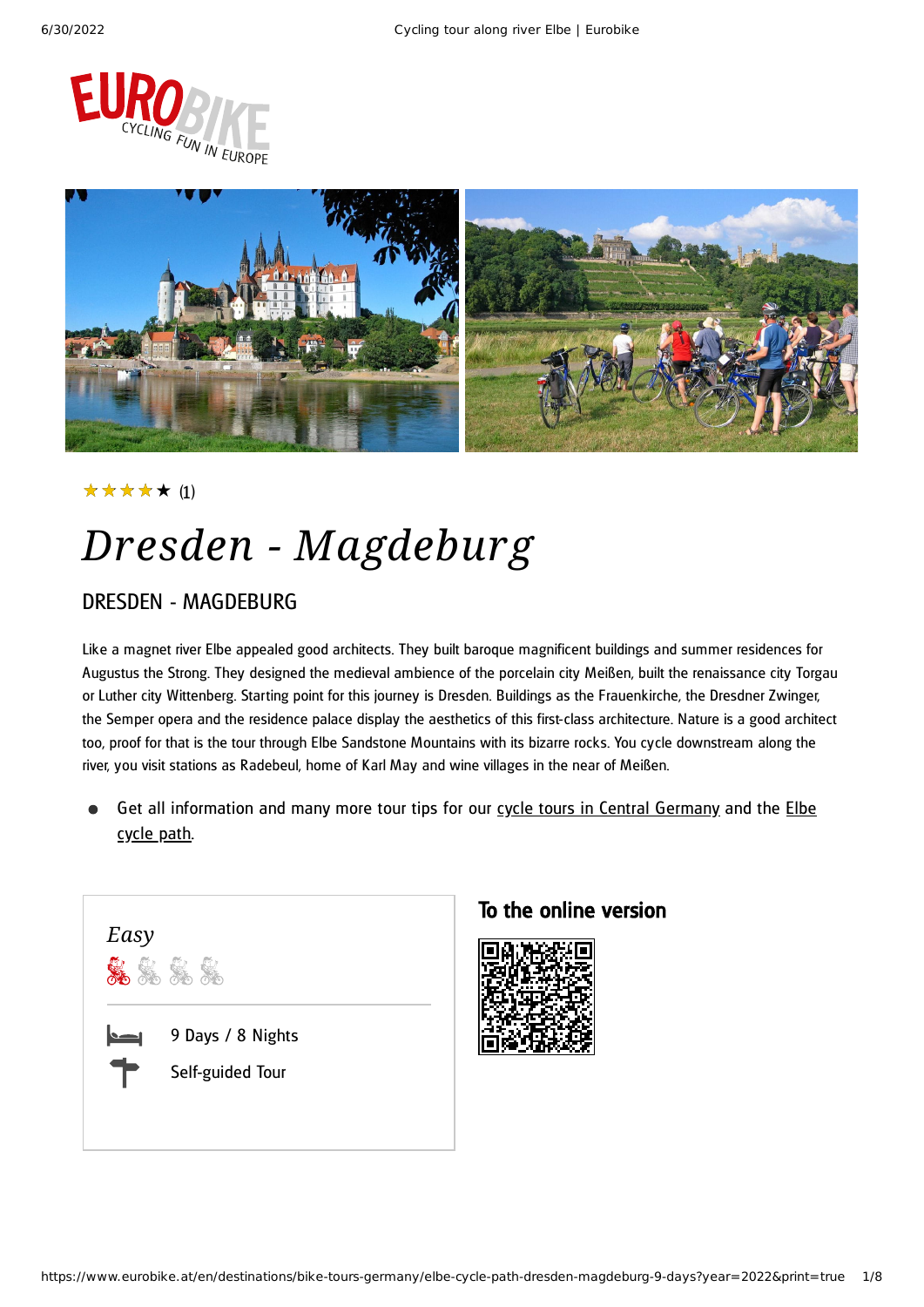# *Itinerary*

### *Arrival in [Dresden](#page-1-0)*

<span id="page-1-0"></span>Individual arrival to Dresden, distribution of rental bikes (if booked) and welcome briefing in the hotel. Afterwards possibility to stroll through the baroque old city of Dresden. Discover the well-known beauty and magic of the city with places of interest as Zwinger, Frauenkirche, palace and Semper opera.



DAY 1

*Saxon [Switzerland](#page-1-1)* approx. 45/90 km

<span id="page-1-1"></span>The bicycle path leads directly along the Elbe to Bad Schandau. By ferry cruise to palace Pillnitz, enjoy the unique view onto the baroque building. You continue by bike upstream to the bizarre sandstone mountains. A short climb onto Bastei Mountain is worth it. A wonderful view onto the Elbe Sandstone Mountains and the course of the river reward you for your efforts. Return journey from Bad Schandau to Dresden by bike (approx. 90 km) or suburban train (approx. 45 km).

*[Dresden](#page-1-2)* - *Meißen* approx. 25 km DAY 3

<span id="page-1-2"></span>You cycle in the Elbe valley along the Saxon vineyards and pass the city of Radebeul, which is associated with Karl May. Within a few more kilometres you reach Meißen. The picturesque alleys of the historic old city invite for a stroll. Worth while: Albrechtsburg and the world famous Meissen chine manufacture!



<span id="page-1-3"></span>Today you go a bit more through Germany's most northern vineyards. Taste the regional wines! The baroque castle Diesbar-Seußlitz with its wonderful park is a good place for rest. Accommodation is in the town of Riesa or Strehla.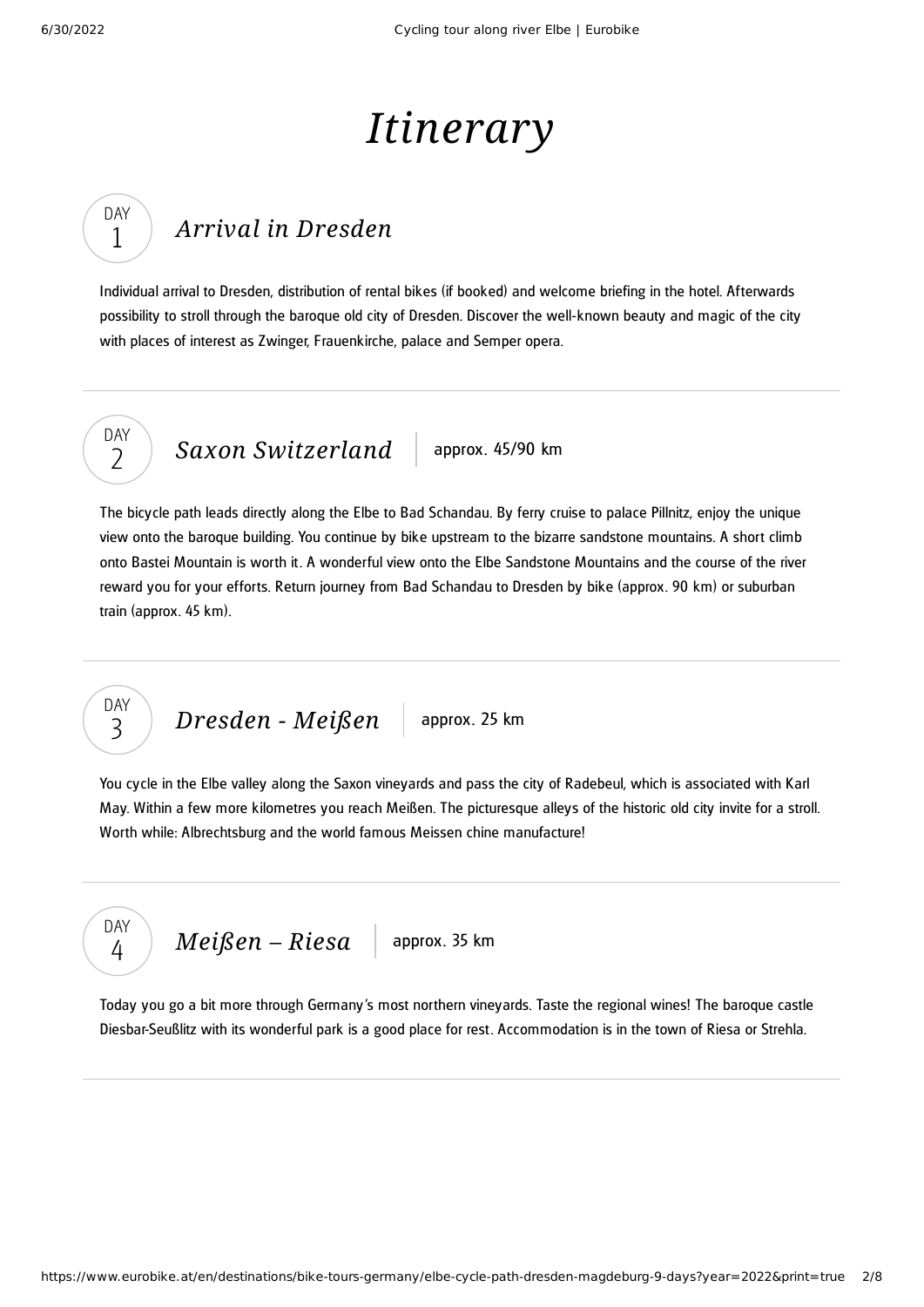$$
\begin{array}{c}\n\text{DAY} \\
5\n\end{array}\n\bigg\}\n\text{Riesa - Torgau} \quad \text{approx. 45 km}
$$

<span id="page-2-0"></span>You follow river Elbe downstream to Mühlberg with former Cistercian monastery and Electoral Saxony's milepost. You should not miss the Treblitz Tree Park with trees and bushes from five continents. Destination of the day is Torgau with nice town hall in renaissance style, residence palace Hartenfels and church St. Marien.

$$
\begin{array}{c}\n\text{DAY} \\
\text{A} \\
\text{B}\n\end{array}
$$
 *Torgau - Wittenberg approx. 65 km*

<span id="page-2-1"></span>From Saxony-Anhalt you cycle via palace Lichtenberg and Pretzsch in direction Wittenberg. After your arrival in the city where Martin Luther posted his theses, you have the possibility to make a trip down memory lane. The Luther Hall, Wittenberg's most interesting building, has the biggest historic collection on the Reformation. The old city of Wittenberg was restored lovely too. The beautiful shops and restaurants are guaranteeing a wonderful evening.

### *[Wittenberg](#page-2-2)* – *Dessau* approx. 30 km

<span id="page-2-2"></span>From Luther city Wittenberg downstream. In Coswig by ferry across the river to Wörlitzer park with beautiful and generous park . You continue towards Dessau (Mecca for architecture aficionados) and through biosphere reserve Mittlere Elbe, which is an ideal place for numerous animals, particularly for beavers and gray herons. You reach the buildings which were built through Walter Gropius in the nineteen-twenties with its distinctive and functional elements when you enter the village of Dessau.

DAY 8

6

DAY 7

*Dessau* – *[Magdeburg](#page-2-3)* approx. 70 km

<span id="page-2-3"></span>Today you follow the river Elbe, cycling through lush river meadows and biosphere reserves. Shortly before the town Barby with the castle, the river Saale flows into the Elbe. You pass by the remarkable old salt-town Schönebeck and the oldest salt-lye health resort Bad Salzelmen. The city Magdeburg with the famous dome nowadays is one of the most important river port of East Germany and a little jewel for everybody interested in history and art. Overnight in Magdeburg



*Departure or extension*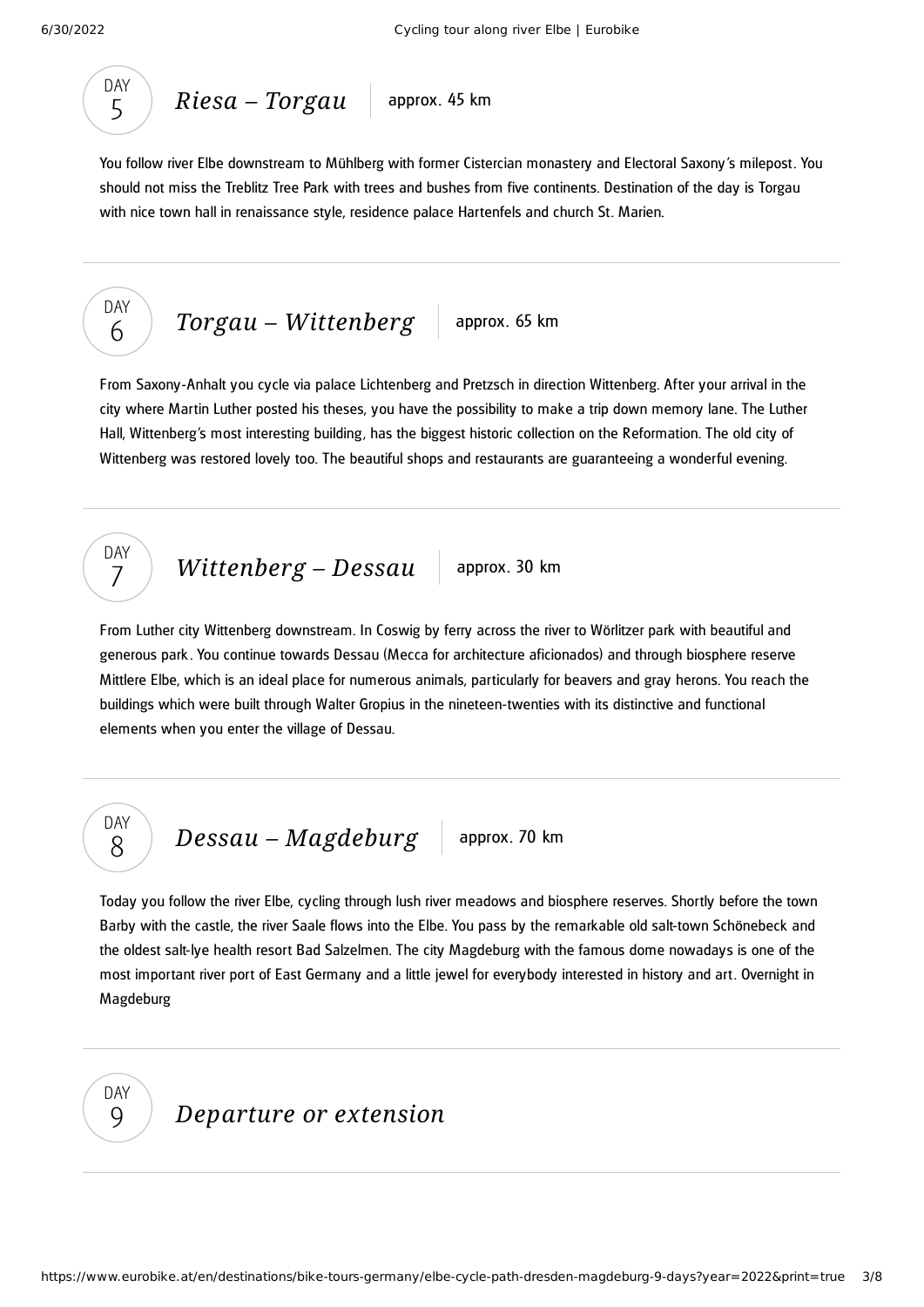## *Tour character*

Daily routes from 25 to 85 km in flat and slightly hilly terrain. The Elbe cycle path offers the possibility to cycle on car-free roads along one of the most beautiful and most important rivers in Germany. Other sections lead along small country roads and paths with less traffic through diversified river landscape.

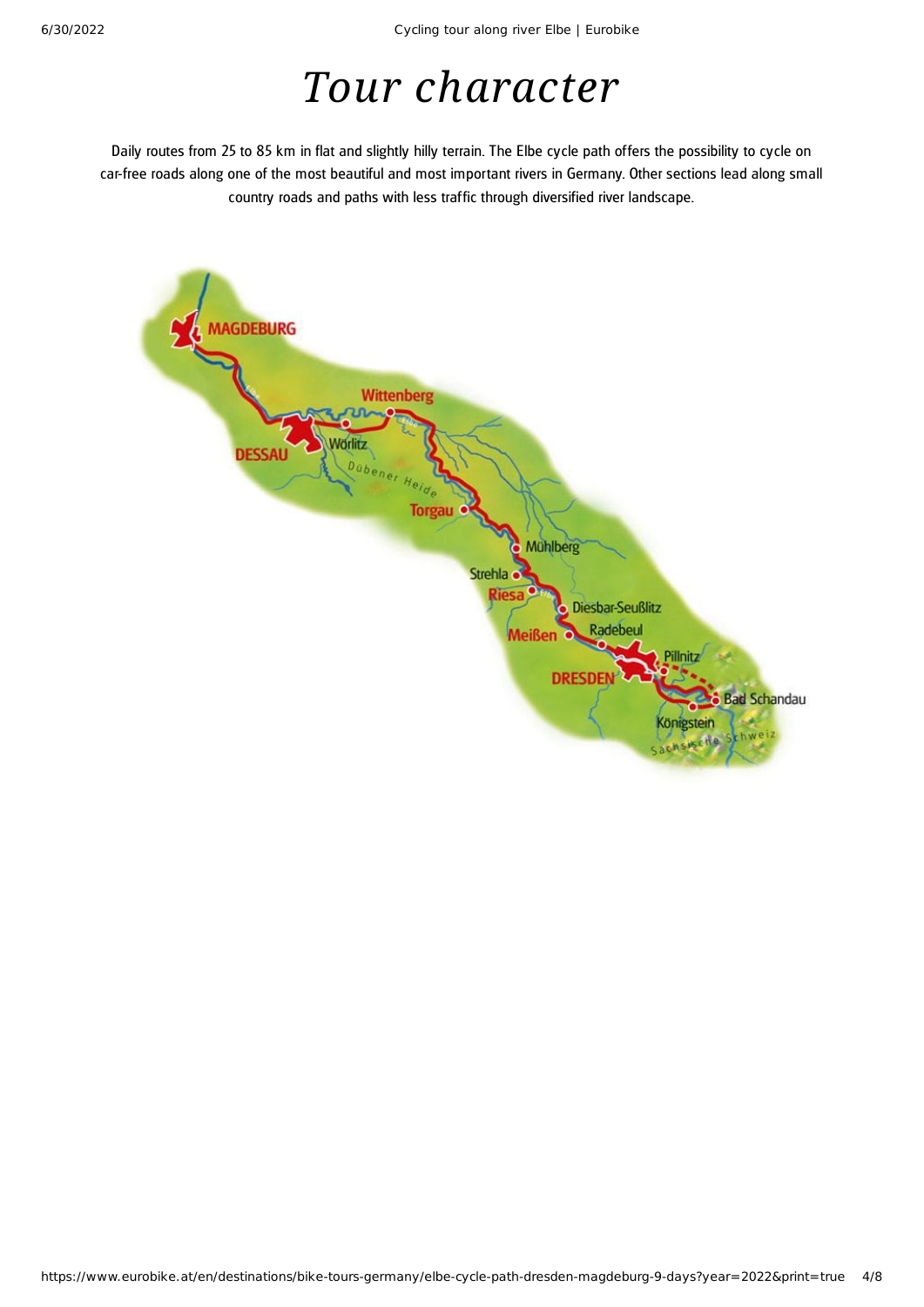## *Prices and events*

### *Place of arrival: Dresden*

|                                                                                                                               | <b>Season 1</b><br>02.04.2022 - 29.04.2022  <br>25.09.2022 - 08.10.2022  <br><b>Arrival daily</b> | <b>Season 2</b><br>30.04.2022 - 19.06.2022  <br>05.09.2022 - 24.09.2022  <br><b>Arrival daily</b> | Season 3<br>20.06.2022 -<br>04.09.2022  <br>Arrival daily |  |  |
|-------------------------------------------------------------------------------------------------------------------------------|---------------------------------------------------------------------------------------------------|---------------------------------------------------------------------------------------------------|-----------------------------------------------------------|--|--|
| Elbe Cycle Path, 9 days, cat. A, DE-EBRDM-09A                                                                                 |                                                                                                   |                                                                                                   |                                                           |  |  |
| <b>Base price</b>                                                                                                             | 665.00                                                                                            | 725.00                                                                                            | 749.00                                                    |  |  |
| Surcharge half board 8x<br>(evening meal: mostly<br>multi-course, sometimes<br>outside the property,<br>payable with voucher) | 200.00                                                                                            | 200.00                                                                                            | 200.00                                                    |  |  |
| Surcharge single room                                                                                                         | 220.00                                                                                            | 220.00                                                                                            | 220.00                                                    |  |  |
|                                                                                                                               | Elbe Cycle Path, 9 days, cat. B, DE-EBRDM-09B                                                     |                                                                                                   |                                                           |  |  |
| <b>Base price</b>                                                                                                             | 599.00                                                                                            | 649.00                                                                                            | 689.00                                                    |  |  |
| Surcharge half board 8x<br>(evening meal: mostly<br>multi-course, sometimes<br>outside the property,<br>payable with voucher) | 176.00                                                                                            | 176.00                                                                                            | 176.00                                                    |  |  |
| Surcharge single room                                                                                                         | 200.00                                                                                            | 200.00                                                                                            | 200.00                                                    |  |  |

Category A:  $4***$  and  $3***$  hotels and inns Category B: 3\*\*\* hotels

# *Additional nights*

*Place of arrival: Dresden*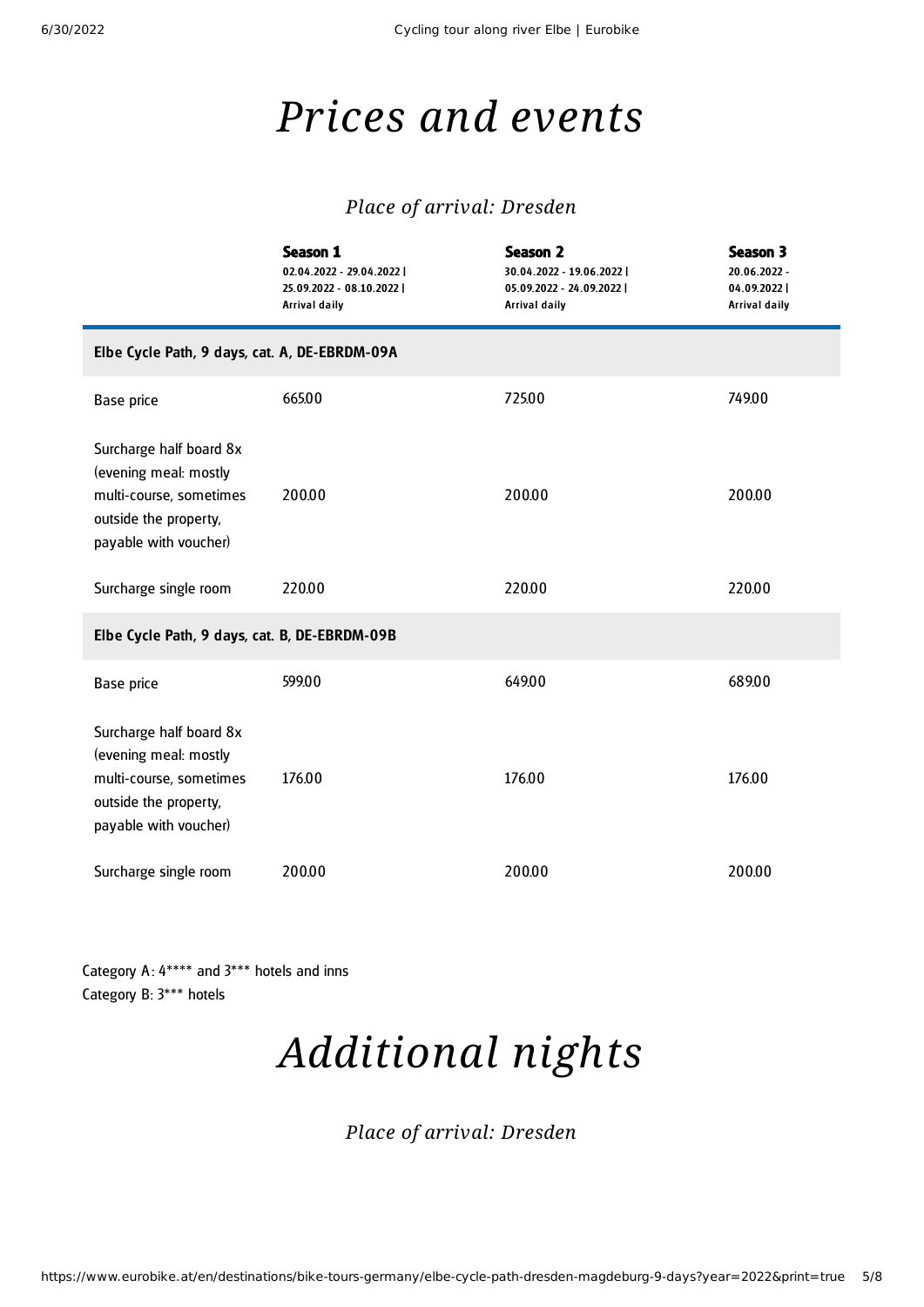|                          | Season 1<br>Apr 2, 2022 - Apr 29, 2022  <br>Sep 25, 2022 - Oct 8, 2022  <br><b>Arrival daily</b> | <b>Season 2</b><br>Apr 30, 2022 - Jun 19, 2022  <br>Sep 5, 2022 - Sep 24, 2022  <br><b>Arrival daily</b> | <b>Season 3</b><br>Jun 20, 2022 - Sep<br>4, 2022  <br>Arrival daily |
|--------------------------|--------------------------------------------------------------------------------------------------|----------------------------------------------------------------------------------------------------------|---------------------------------------------------------------------|
| <b>Dresden</b>           |                                                                                                  |                                                                                                          |                                                                     |
| Double room p. P. cat. A | 65.00                                                                                            | 65.00                                                                                                    | 65.00                                                               |
| Surcharge single room    | 20.00                                                                                            | 20.00                                                                                                    | 20.00                                                               |
| Magdeburg                |                                                                                                  |                                                                                                          |                                                                     |
| Double room p. P. cat. A | 50.00                                                                                            | 50.00                                                                                                    | 50.00                                                               |
| Surcharge single room    | 25.00                                                                                            | 25.00                                                                                                    | 25.00                                                               |
| <b>Dresden</b>           |                                                                                                  |                                                                                                          |                                                                     |
| Double room p. P. cat. B | 50.00                                                                                            | 50.00                                                                                                    | 50.00                                                               |
| Surcharge single room    | 20.00                                                                                            | 20.00                                                                                                    | 20.00                                                               |
| Magdeburg                |                                                                                                  |                                                                                                          |                                                                     |
| Double room p. P. cat. B | 47.00                                                                                            | 47.00                                                                                                    | 47.00                                                               |
| Surcharge single room    | 22.00                                                                                            | 22.00                                                                                                    | 22.00                                                               |

## *Our [rental](#page-5-0) bikes*

<span id="page-5-0"></span>

|                | <b>Filter</b> |
|----------------|---------------|
| 21-gear unisex | 99.00         |
| 21-gear gents  | 99.00         |
| 7-gear unisex  | 99.00         |
| 7-gear gents   | 99.00         |
|                | 215.00        |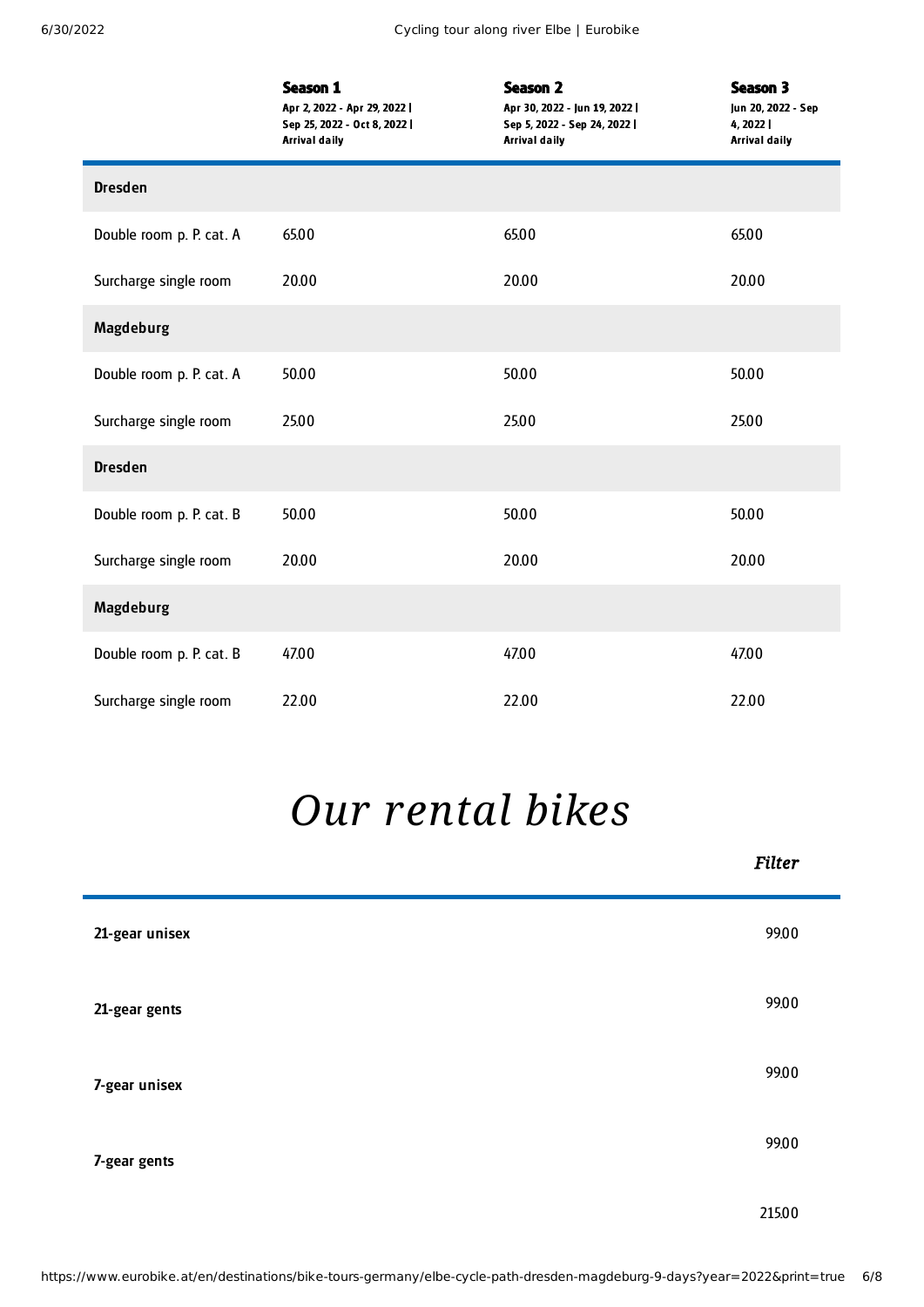#### Electric bike

Prices per person in EUR

## *Services and infos*

### **Services**

#### Included:

- Accommodation in your selected category
- Breakfast
- Welcome briefing (German, English)
- Luggage transfer
- Best developed route
- Detailed travel documents 1x per room (German, English)
- GPS-data available
- Service hotline

#### Optional extras:

- Half-board evening meal (mostly multi-course,  $\bullet$ sometimes outside the property, payable with voucher)
- Bike rental, including rental bike insurance  $\bullet$
- Return journey by minibus to Dresden daily  $\bullet$ (minimum 4 persons) from Magdeburg costs EUR 75; per person, extra EUR 19 for your own bike, to be paid for at the time, reservation is necessary

### Infos

#### Arrival / Parking / Departure:

- Dresden train station
- Dresden airport
- Hotel Category A: Multi-storey car park, costs EUR 16 per night Hotel Category B: Multi storey car park , costs EUR

7 per day also Free parking close to the hotel.

Good train connections to Dresden

#### Things to note:

- You can book this tour also with start from Magdeburg to Dresden. Please consider that no personal welcome meeting will be held and the route description and the road maps need to be read in reverse. The prices are the same, a daily arrival is possible.
- Tourist tax, if due, is not included in the price!
- Further important information according to the  $\bullet$ package travel law can be found [here](https://www.eurobike.at/en/travel-information/before-the-tour/pci)!